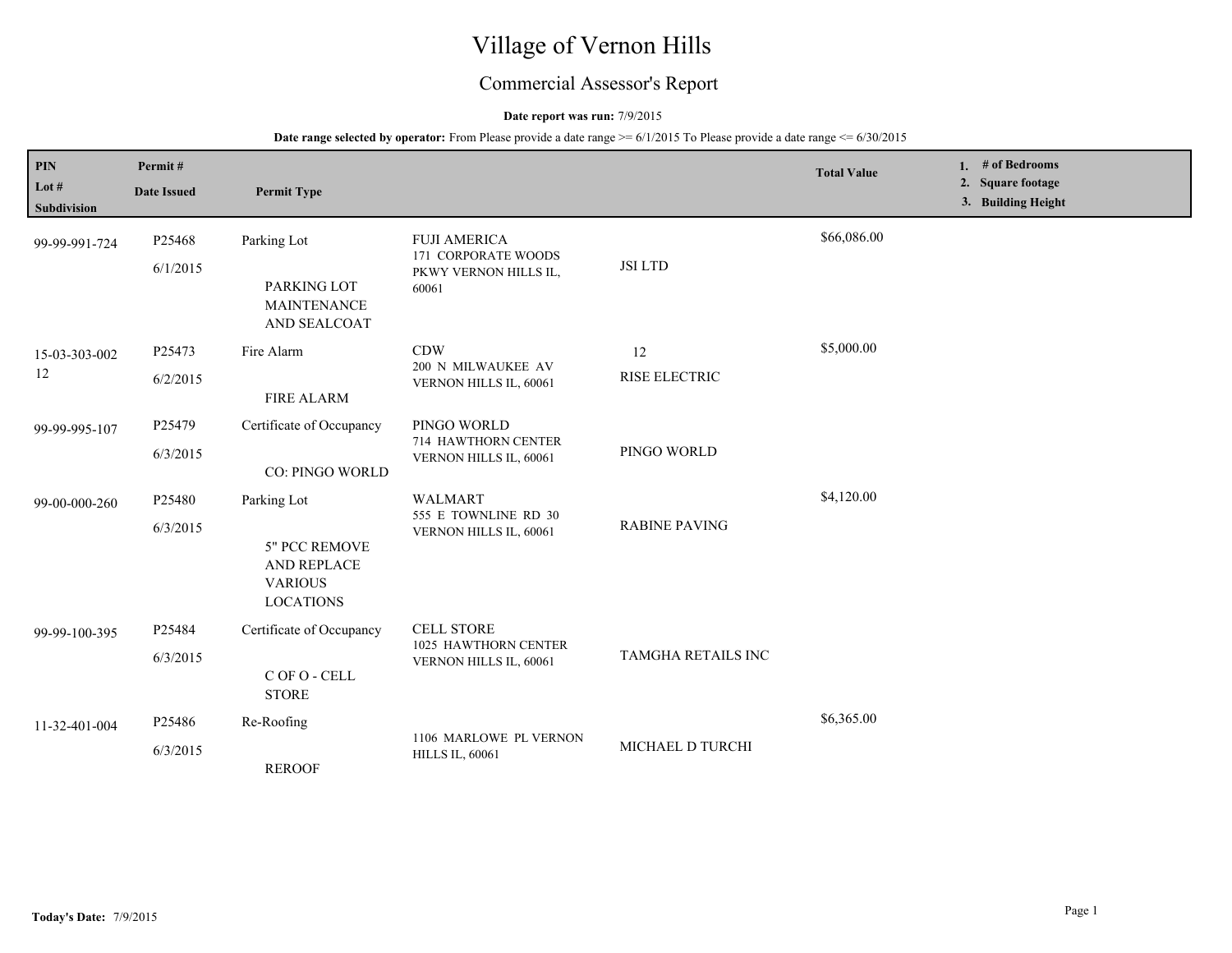| $\mathbf{PIN}$<br>Lot # | Permit#<br><b>Date Issued</b> | <b>Permit Type</b>                                                                           |                                                                     |                       | <b>Total Value</b> | 1. # of Bedrooms<br>2. Square footage<br>3. Building Height |
|-------------------------|-------------------------------|----------------------------------------------------------------------------------------------|---------------------------------------------------------------------|-----------------------|--------------------|-------------------------------------------------------------|
| Subdivision             |                               |                                                                                              |                                                                     |                       |                    |                                                             |
| 99-99-992-933           | P25487                        | Sign                                                                                         | THRUPTHI FOODS<br>289 EVERGREEN DR                                  |                       | \$1,500.00         |                                                             |
|                         | 6/3/2015                      | <b>SIGNS: THRUPTHI</b><br>FOODS, WALL<br>AND MONUMENT<br><b>FACE CHANGE</b><br><b>PANELS</b> | VERNON HILLS IL, 60061                                              | EXCEL SIGN, INC       |                    | 3. 11.40                                                    |
| 99-99-100-268           | P25489                        | Sign                                                                                         | <b>HALLOWEEN CITY</b>                                               |                       | \$800.00           |                                                             |
|                         | 6/3/2015                      | SIGN/BANNER -<br>TEMP SPACE-<br><b>HALLOWEEN CITY</b>                                        | 413 N MILWAUKEE AVE<br>unit 100 VERNON HILLS IL,<br>60061           |                       |                    | 2. 136.00<br>3.4.00                                         |
| 15-08-200-012           | P25490                        | Certificate of Occupancy                                                                     | ALLSTAR DENTAL INC<br>204 ROUTE 45 VERNON<br><b>HILLS IL, 60061</b> | ALLSTAR DENTAL INC    |                    |                                                             |
|                         | 6/3/2015                      | C OF O                                                                                       |                                                                     |                       |                    |                                                             |
| 99-99-101-224           | P25491                        | Parking Lot                                                                                  | <b>AUTUMN LEAVES</b><br>500 ATRIUM VERNON HILLS<br>IL, 60061        | <b>ROSE PAVING</b>    | \$23,510.00        |                                                             |
|                         | 6/2/2015                      | Misc. Comm.<br>PARKING LOT<br><b>SEALCOAT</b><br>MISC CONCRETE<br><b>REPLACEMENT</b>         |                                                                     |                       |                    |                                                             |
| 99-99-101-720           | P25492                        | Fire Alarm                                                                                   | PANERA BREAD<br>447 MILWAUKEE suite 100<br>VERNON HILLS IL, 60061   | HARMON ELECTRICAL SYS | \$5,000.00         |                                                             |
|                         | 6/4/2015                      | <b>FIRE ALARM</b>                                                                            |                                                                     |                       |                    |                                                             |
| 11-33-302-012           | P25493                        | Parking Lot                                                                                  | 977 N LAKEVIEW PKY                                                  |                       | \$8,550.00         |                                                             |
|                         | 6/4/2015                      | PARKING LOT:<br>2015                                                                         | VERNON HILLS IL, 60061                                              | R.A. PETERSON CO      |                    |                                                             |
| 99-99-999-997           | P25494                        | Parking Lot                                                                                  | <b>VERNON HILLS MEDICAL (</b><br>870 WEST END CT VERNON             |                       | \$4,000.00         |                                                             |
|                         | 6/4/2015                      | 2015: CRACKFILL<br>AND STRIPE ONLY                                                           | <b>HILLS IL, 60061</b>                                              | <b>PAVESTAR</b>       |                    |                                                             |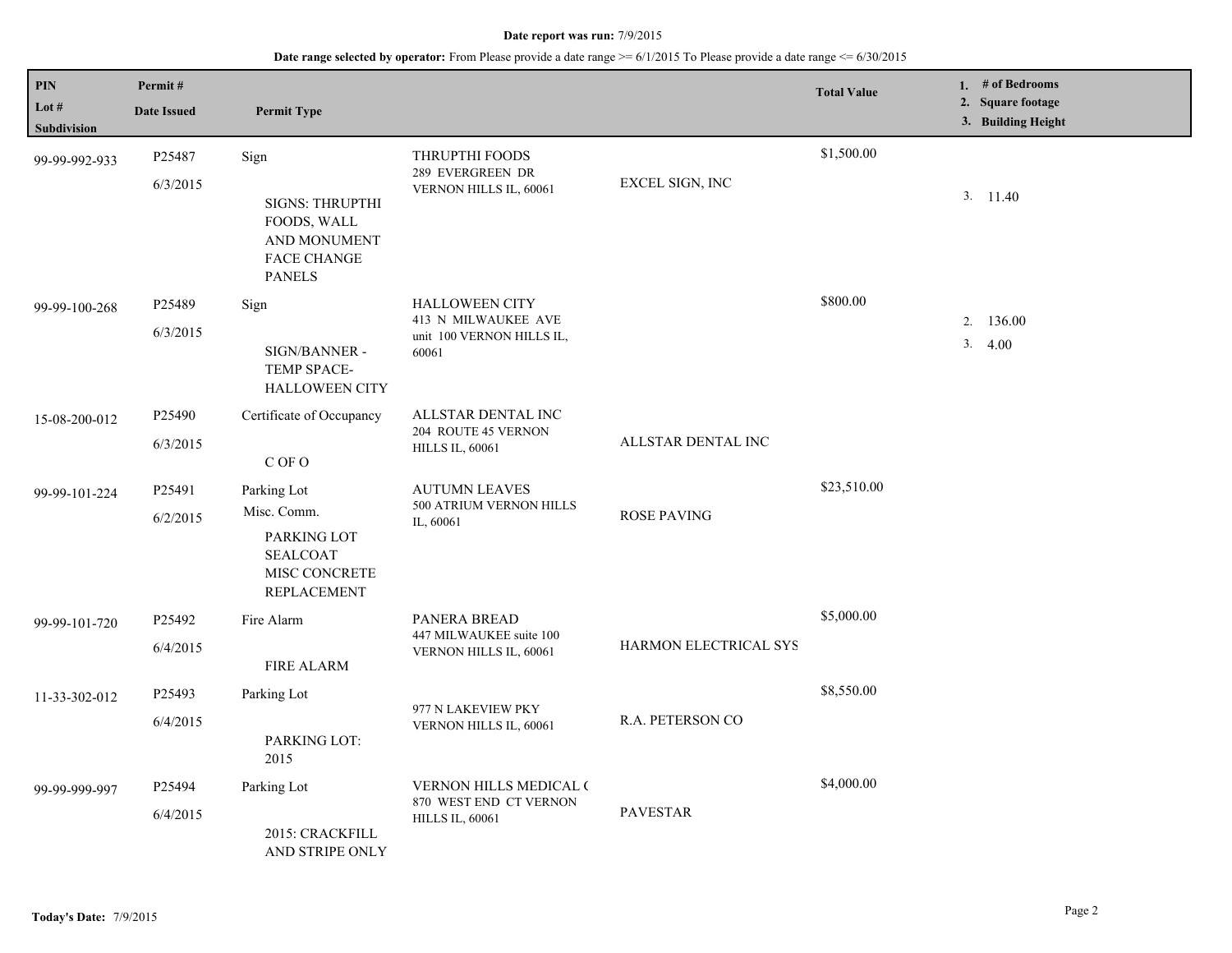| <b>PIN</b><br>Lot $#$<br><b>Subdivision</b> | Permit#<br><b>Date Issued</b>  | <b>Permit Type</b>                                             |                                                                                     |                                     | <b>Total Value</b> | 1. # of Bedrooms<br>2. Square footage<br>3. Building Height |
|---------------------------------------------|--------------------------------|----------------------------------------------------------------|-------------------------------------------------------------------------------------|-------------------------------------|--------------------|-------------------------------------------------------------|
| 99-99-995-472                               | P <sub>25496</sub><br>6/4/2015 | Sign<br><b>SIGN: SUBWAY</b>                                    | <b>SUBWAY</b><br>902 HAWTHORN CENTER<br>VERNON HILLS IL, 60061                      | NORTH SHORE SIGN                    | \$1,000.00         | 3. 1.80                                                     |
| 99-99-994-456                               | P25505<br>6/4/2015             | Sign<br>SIGNS: WALL &<br><b>GROUND: HOTEL</b><br><b>INDIGO</b> | HOTEL INDIGO CHICAGO-V<br>450 N MILWAUKEE AV<br>VERNON HILLS IL, 60061              | <b>BRIGHT LIGHT SIGN</b>            | \$10,885.00        |                                                             |
| 15-15-101-021                               | P25507<br>6/4/2015             | Parking Lot<br><b>SEAL COAT &amp;</b><br><b>STRIPING</b>       | VAN VLISSENGEN<br>650 FOREST EDGE DR<br>VERNON HILLS IL, 60061                      | CHADWICK CONTRACTING                | \$2,560.00         |                                                             |
| 99-99-995-472                               | P25508<br>6/4/2015             | Fire Sprinklers<br><b>FIRE SPRINKLER</b>                       | <b>SUBWAY</b><br>902 HAWTHORN CENTER<br>VERNON HILLS IL, 60061                      | <b>SHAMROCK FIRE PROTECT</b>        | \$500.00           |                                                             |
| 99-99-999-325                               | P <sub>25510</sub><br>6/5/2015 | Tent<br><b>TENT FOR</b><br><b>CARNIVAL</b>                     | FANTASY AMUSEMENT CC<br>122 HAWTHORN CENTER<br>VERNON HILLS IL, 60061               | FANTASY AMUSEMENT<br><b>COMPANY</b> |                    |                                                             |
| 15-04-201-016                               | P25519<br>6/9/2015             | Parking Lot<br>PARKING LOT:<br>2015                            | THE PHYSICIAN CENTER A<br>565 N LAKEVIEW PKY<br>VERNON HILLS IL, 60061              | <b>GLOBE PROPERTY MGMT C</b>        | \$51,250.00        |                                                             |
| 99-00-000-001                               | P25522<br>6/9/2015             | Elevator<br><b>4 PIT LADDERS</b>                               | AMERICAN HOTEL REGIST<br>100 S MILWAUKEE AVE<br>VERNONHILLS IL, 60061               | OTIS ELEVATOR COMPANY               | \$26,126.00        |                                                             |
| 99-99-994-899                               | P25526<br>6/9/2015             | Fire Sprinklers<br>FIRE SPRINKLER                              | <b>GLORIA JEAN'S COFFEE</b><br><b>615 HAWTHORN CENTER</b><br>VERNON HILLS IL, 60061 | SHAMROCK FIRE PROTECT               | \$1,000.00         |                                                             |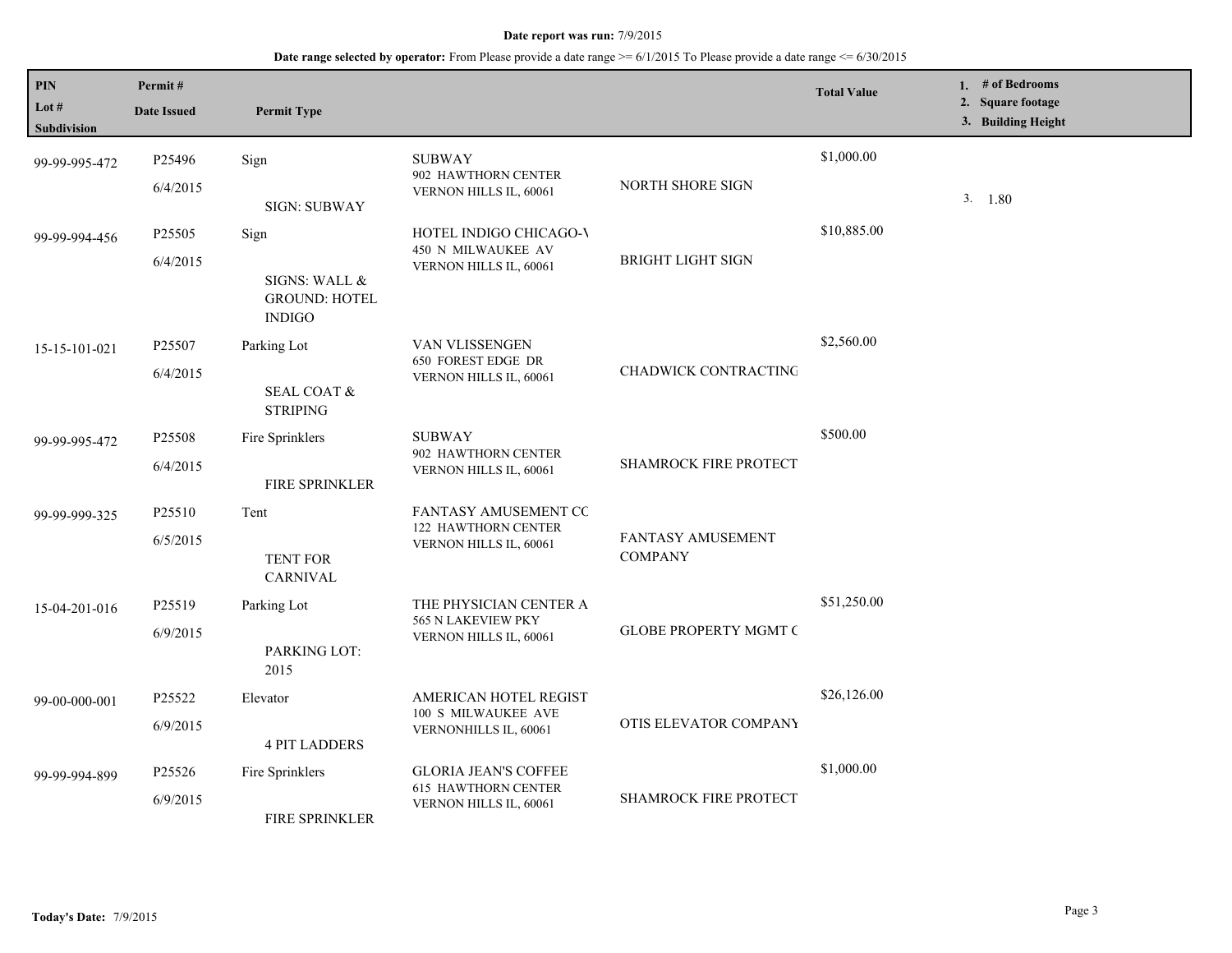| PIN                                                  | Permit#             |                                                                                                                                         |                                                                                      |                          | <b>Total Value</b> | 1. $#$ of Bedrooms                      |
|------------------------------------------------------|---------------------|-----------------------------------------------------------------------------------------------------------------------------------------|--------------------------------------------------------------------------------------|--------------------------|--------------------|-----------------------------------------|
| Lot $#$<br>Subdivision                               | <b>Date Issued</b>  | <b>Permit Type</b>                                                                                                                      |                                                                                      |                          |                    | 2. Square footage<br>3. Building Height |
| 99-00-000-770                                        | P25530<br>6/10/2015 | Certificate of Occupancy<br><b>AMERICAN</b><br>MOLECULAR LAB /<br><b>MAIN ADDRESS</b><br>#127 ALSO TAKING<br>OVER 124,125,126,<br>& 128 | AMERICAN MOLECULAR L<br>50 N LAKEVIEW PKY 127<br>VERNON HILLS IL, 60061              | A.J. ROGERS & CO.        |                    |                                         |
| 99-00-000-079                                        | P25544<br>6/12/2015 | Voice/Data<br><b>VOICE/DATA</b>                                                                                                         | <b>TRI INDUSTRIES</b><br>780 CORPORATE WOODS<br>PKY VERNON HILLS IL, 60061           | <b>EDOT SOLUTIONS</b>    | \$20,800.00        |                                         |
| 99-00-000-172                                        | P25553<br>6/16/2015 | Commercial Alteration<br><b>INTERIOR</b><br><b>REMODEL</b>                                                                              | <b>BLUFISH SUSHI BISTRO</b><br>700 N MILWAUKEE AVE<br>128 VERNON HILLS IL, 60061     | CONTINENTAL DESIGN & B   | \$300,000.00       |                                         |
| 11-33-401-006                                        | P25556<br>6/16/2015 | Elevator<br>(2) ELEVATOR PIT<br>LADDERS, ETC.                                                                                           | <b>CARSON PIRIE SCOTT</b><br>3 HAWTHORN CENTER<br>VERNON HILLS IL, 60061             | KONE, INC.               | \$15,895.00        |                                         |
| 99-99-101-723<br>MENARDS AT GREGGS<br><b>LANDING</b> | P25560<br>6/17/2015 | Misc. Commercial<br><b>MODULAR BLOCK</b><br><b>RETAINING WALL</b>                                                                       | <b>MENARDS</b><br>1860 MILWAUKEE VERNON<br><b>HILLS IL, 60061</b>                    | <b>BERGER EXCAVATING</b> | \$90,000.00        |                                         |
| 99-99-992-505                                        | P25563<br>6/18/2015 | HVAC - Combination<br><b>HVAC</b>                                                                                                       | 224 HAWTHORN VILLAGE<br><b>COMMONS VERNON HILLS</b><br>IL, 60061                     | RIGGSBY COMPANY          | \$17,822.00        |                                         |
| 99-99-101-731                                        | P25564<br>6/18/2015 | Fire Alarm<br><b>FIRE ALARM</b>                                                                                                         | <b>BZ'S TWISTED AMERICAN</b><br><b>650 HAWTHORN CENTER</b><br>VERNON HILLS IL, 60061 | ESSCOE, LLC              | \$20,000.00        |                                         |
| 99-00-000-172                                        | P25569<br>6/19/2015 | Fire Sprinklers<br>FIRE SPRINKLERS                                                                                                      | <b>BLUFISH SUSHI BISTRO</b><br>700 N MILWAUKEE AVE<br>128 VERNON HILLS IL, 60061     | USA FIRE PROTECTION      | \$4,420.00         |                                         |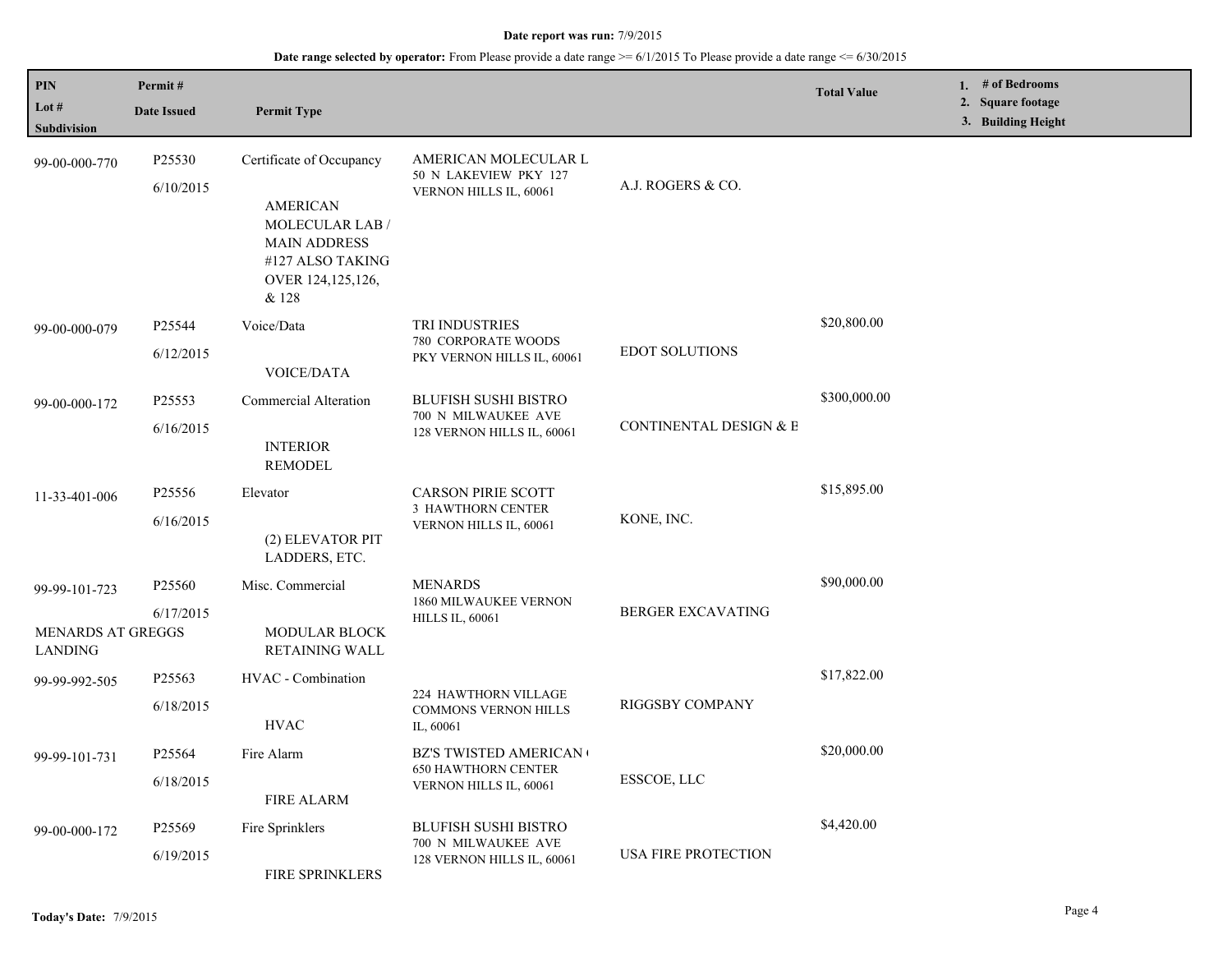| PIN<br>Lot #<br>Subdivision | Permit#<br><b>Date Issued</b>   | <b>Permit Type</b>                                                                                                                                                                               |                                                                                   |                                           | <b>Total Value</b> | 1. # of Bedrooms<br>2. Square footage<br>3. Building Height |
|-----------------------------|---------------------------------|--------------------------------------------------------------------------------------------------------------------------------------------------------------------------------------------------|-----------------------------------------------------------------------------------|-------------------------------------------|--------------------|-------------------------------------------------------------|
| 99-99-992-505               | P25571<br>6/19/2015             | Fire Alarm<br><b>FIRE ALARM</b>                                                                                                                                                                  | <b>SUBWAY</b><br>224 HAWTHORN VILLAGE<br><b>COMMONS VERNON HILLS</b><br>IL, 60061 | CHICAGO METROPOLITAN<br><b>PREVENTION</b> | \$2,675.00         |                                                             |
| 99-00-000-770               | P25574<br>6/22/2015             | Commercial Alteration<br><b>COMMERCIAL</b><br><b>ALTERATION</b> -------<br>-----------AMERICAN<br><b>MOLECULAR LAB/</b><br><b>MAIN ADDRESS</b><br>#127 ALSO TAKING<br>OVER 124,125,126,<br>& 128 | 50 N LAKEVIEW PKY 127<br>VERNON HILLS IL, 60061                                   | A.J. ROGERS & CO.                         | \$4,500.00         |                                                             |
| 99-00-000-770               | P <sub>25575</sub><br>6/22/2015 | Fire Alarm<br><b>FIRE ALARM</b>                                                                                                                                                                  | AMERICAN MOLECULAR L<br>50 N LAKEVIEW PKY 127<br>VERNON HILLS IL, 60061           | A.J. ROGERS & CO.                         | \$500.00           |                                                             |
| 11-33-401-014               | P25582<br>6/23/2015             | Misc. Commercial<br><b>BLOCK AND</b><br><b>BRICK REPAIR</b><br><b>FROM VEHICLE</b><br><b>HITTING</b><br><b>BUILDING</b><br>OTC PER JR                                                            | <b>DENNY'S</b><br>890 N MILWAUKEE AV<br>VERNON HILLS IL, 60061                    | RESTAURANT SOLUTIONS                      | \$4,000.00         |                                                             |
| 99-00-000-172               | P25591<br>6/24/2015             | Mechanical Hood<br>MECHANICAL<br>HOOD (this is an<br>ansul, not a hood)                                                                                                                          | <b>BLUFISH SUSHI BISTRO</b><br>700 N MILWAUKEE AVE<br>128 VERNON HILLS IL, 60061  | FOX VALLEY FIRE AND SAI<br><b>COMPANY</b> | \$2,400.00         |                                                             |
| 99-00-000-180               | P <sub>25592</sub><br>6/24/2015 | Fire Sprinklers<br>FIRE SPRINKLER                                                                                                                                                                | ZOUP!<br>700 N MILWAUKEE AVE<br>137 VERNON HILLS IL, 60061                        | UNITED STATES ALLIANCE                    | \$3,810.00         |                                                             |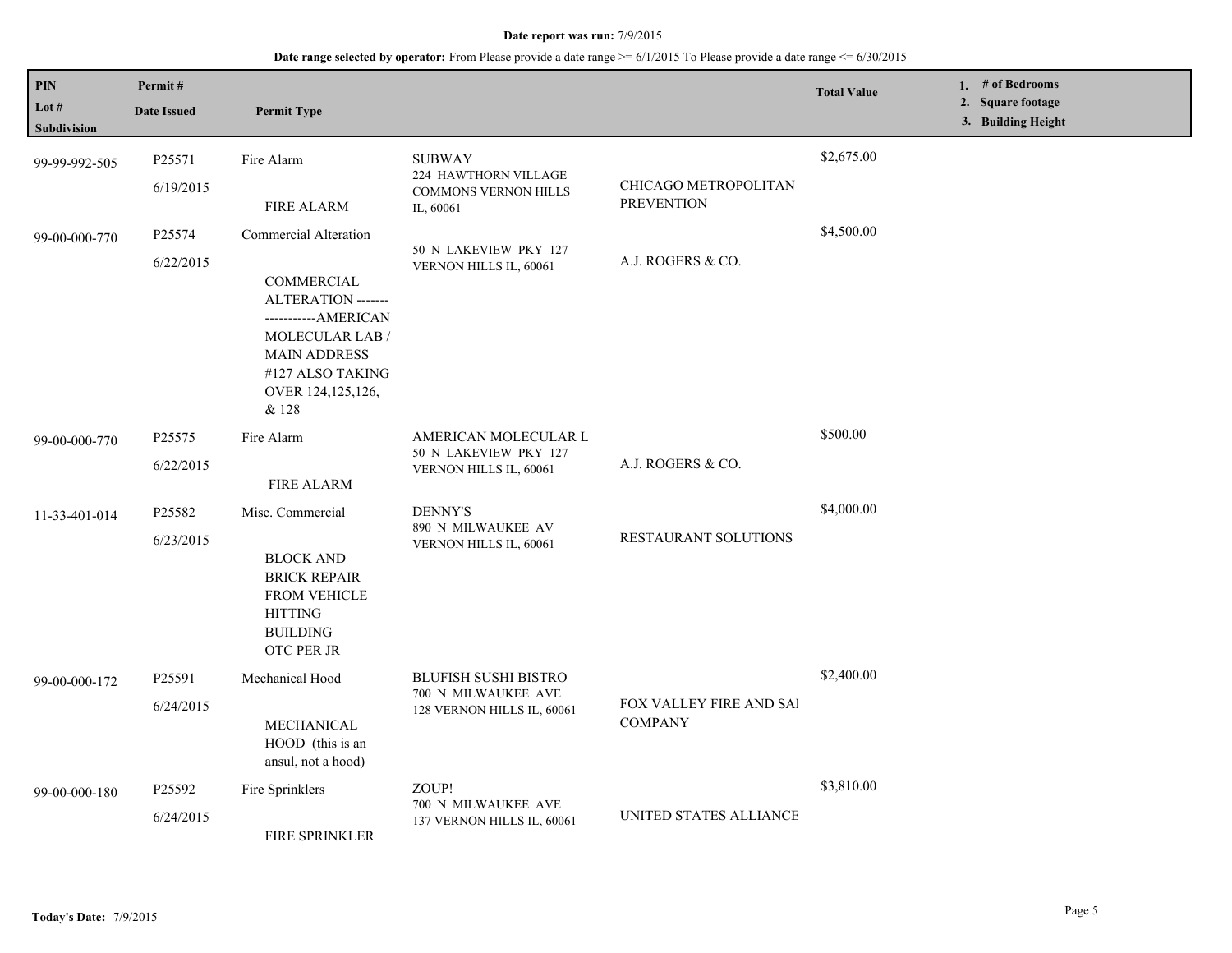| PIN<br>Lot #<br><b>Subdivision</b> | Permit#<br><b>Date Issued</b>   | <b>Permit Type</b>                                                                       |                                                                               |                                        | <b>Total Value</b> | 1. $#$ of Bedrooms<br>2. Square footage<br>3. Building Height |
|------------------------------------|---------------------------------|------------------------------------------------------------------------------------------|-------------------------------------------------------------------------------|----------------------------------------|--------------------|---------------------------------------------------------------|
| 99-99-999-824                      | P25596<br>6/25/2015             | Fire Alarm<br>FIRE ALARM                                                                 | BY THE YARD<br>900 S MILWAUKEE AVE<br>VERNON HILLS IL, 60061                  | ZOEPAZ INC                             | \$3,980.00         |                                                               |
| 99-99-100-493                      | P25602<br>6/25/2015             | Misc. Commercial<br><b>REPLACE</b><br><b>CONCRETE</b><br>WALLS, FOOTINGS<br>& TRUCK RAMP | <b>3 HAWTHORN PKY VERNON</b><br><b>HILLS IL, 60061</b>                        | K & M CONCRETE                         | \$84,755.00        |                                                               |
| 99-00-000-190                      | P25603<br>6/26/2015             | Misc. Electrical<br><b>REPAIR</b><br><b>UNDERGROUND</b><br>CONDUIT. OTC<br>PER KEN       | MCDONALD'S<br>700 N MILWAUKEE AVE<br>147 VERNON HILLS IL, 60061               | <b>TALBERT ELECT</b>                   | \$5,000.00         |                                                               |
| 99-00-000-190                      | P25604<br>6/26/2015             | Misc. Commercial<br><b>EMERGENCY</b><br>PLUMBING<br>REPAIR, OTC PER<br><b>RH</b>         | <b>MCDONALD'S</b><br>700 N MILWAUKEE AVE<br>147 VERNON HILLS IL, 60061        | DIEMER PLUMBING &<br><b>EXCAVATING</b> | \$20,000.00        |                                                               |
| 99-99-101-181                      | P <sub>25607</sub><br>6/26/2015 | Antenna<br>REPLACE 3<br><b>EXISTING</b><br><b>ANTENNAS ON</b><br><b>EXISTING TOWER</b>   | <b>COMMUNICATIONS CENTE</b><br>740 LAKEVIEW suite A<br>VERNON HILLS IL, 60061 | LCC LAW                                | \$10,000.00        |                                                               |
| 99-99-101-536                      | P25608<br>6/26/2015             | Certificate of Occupancy<br>CERT OF OCC -<br>LEFF, KLEIN &<br><b>KALFEN LTD</b>          | LEFF, KLEIN & KALFEN, LT<br>977 LAKEVIEW PKY 130<br>VERNON HILLS IL, 60061    | LEFF, KLEIN & KALFEN, LT               |                    |                                                               |